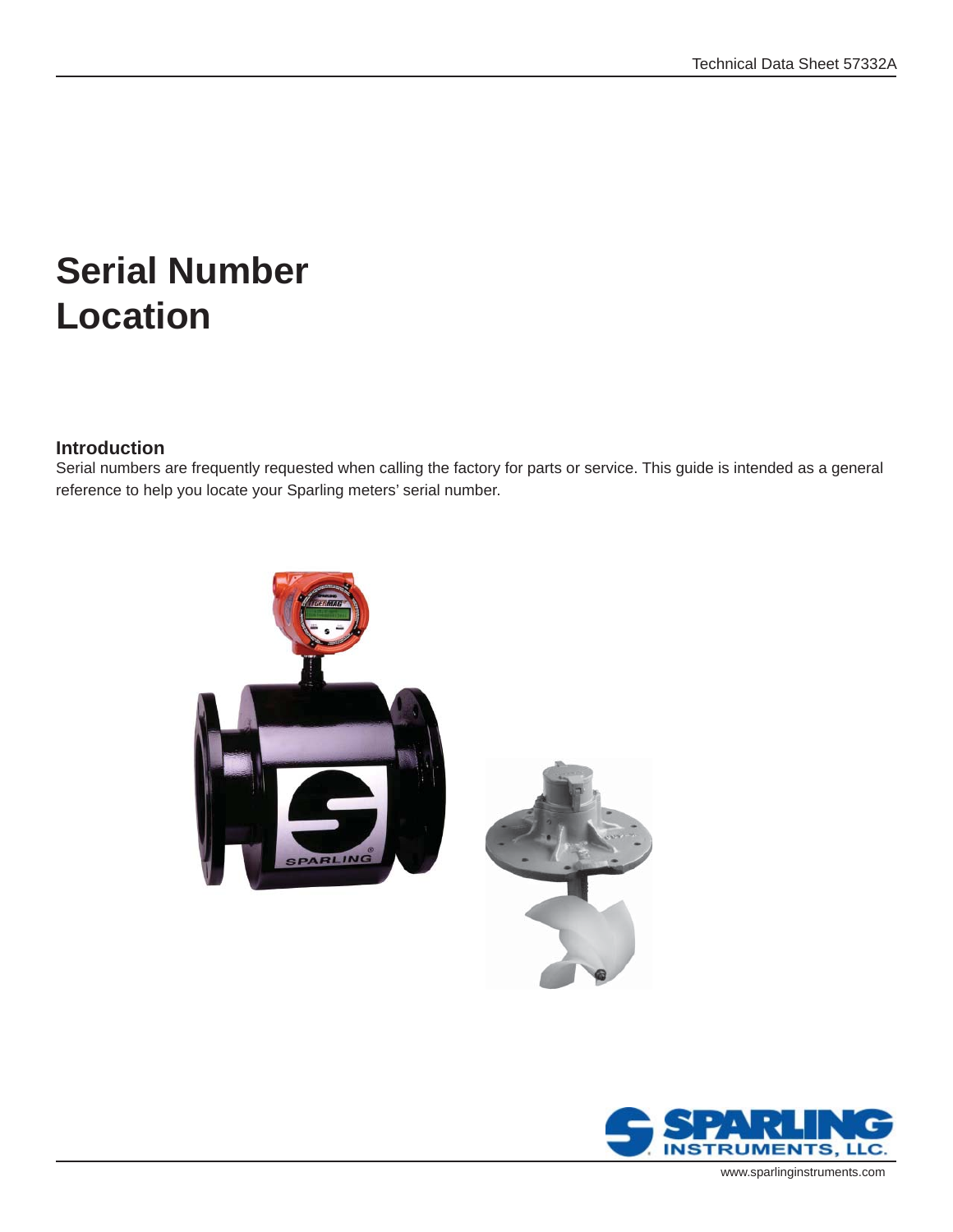## **Propeller Meters**

Propeller meter serial numbers are located in two places:

- 1. The lid of the register at the hinge
- 2. The cover plate
- Locations on the cover plate can differ according to the type of propeller meter. Refer to the diagrams below. Possible locations are noted by the red circles below. Note: The serial number on the register and the cover plate should be the same. If not, please advise Sparling that they are different.

FM102, FM103, FM104, Mainline - 2" - 14" FM182, FM183, FM184, Mainline - 16" - 72"





VertiFlo FM132, FM134 - 4" - 14" Old-Style Mainline or Mainline Replacement - 16" - 72"



The red circles in the diagram above are possible locations of the serial numbers for your meter.